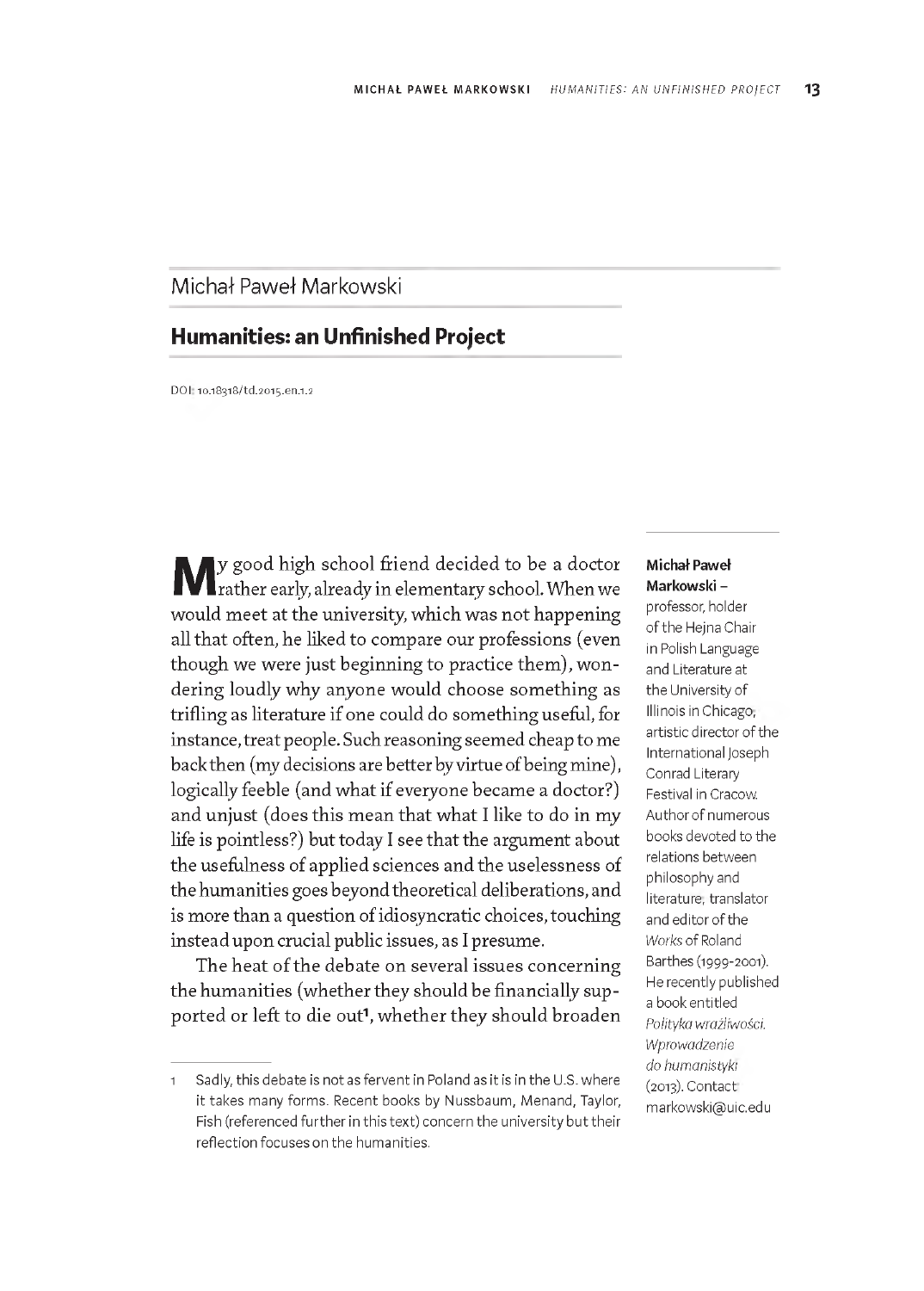their scope or narrow it down, w hether they have applications in real life or not) shows that the crux of the problem lies not in the difference between natural sciences and the hum anities (establishing it is the favorite pursuit of taxonomic minds) or their true nature (the pastime of theoreticians who perused dictionaries when they grew up) but in the question whether they have a social goal to achieve today, or not. In other words, the question is if and where one can find for them an external justification. As Louis Menand rightly observes in his recent book, *The Marketplace of'Ideas2* the problem emerged more or less two decades ago when the humanities were affected by the "crisis of institutional legitimation" $3 -$  or, to put it in simpler terms, when those outside the universities began to wonder what it is that the scholars in humanities actually do and whether their work has any social justification, and whether it is possible that the university professors, above all those who have a steady job, lead comfortable lives - especially in the West - cultivating a profession, or rather a hobby, useless to everyone except them .

The most common view (once formulated clumsily but hurtfully by my friend, a student of medicine) assumes that the humanities have no justification at all as they do not create anything, do not produce any goods, and as such should not be supported by the state (the representative of the tax payers) or private sponsors, who should rather spend their money on the development of sciences useful to everyone: medical sciences that may produce a cure to terminal diseases or a pill for longevity, engineering sciences whose inventions will enable us to lead comfortable lives, economic sciences whose theories will contribute to a better distribution of the acquired wealth so that the rich are not getting poorer and that the poor are getting richer, and all other sciences that will make human life more efficient. From this point of view the humanities do not improve anything, but  $-$  on the contrary  $-$  make thinking about a better life much harder, weakening the commmon sense that knows how things should look and be. Studies of the Italian sonnet find no application outside of Italian studies, scholarship on Polish Enlightenment novel are of interest to maybe a dozen people in the world (speaking optimistically), and arguments on the logical status of fictional sentences take place in low-circulation journals of logic. There is no chance for the humanities to have the kind of clout that the biological, technological, or computer sciences do, and so a serious question arises whether the humanities can be justified in any way, or perhaps: can the humanities find any justification

<sup>2</sup> Louis Menand, *The Marketplace of Ideas. Reform and Resistance in the American University* (New York: Norton, 2010).

<sup>3</sup> M enand, *The M arketplace o f Ideas,* 61.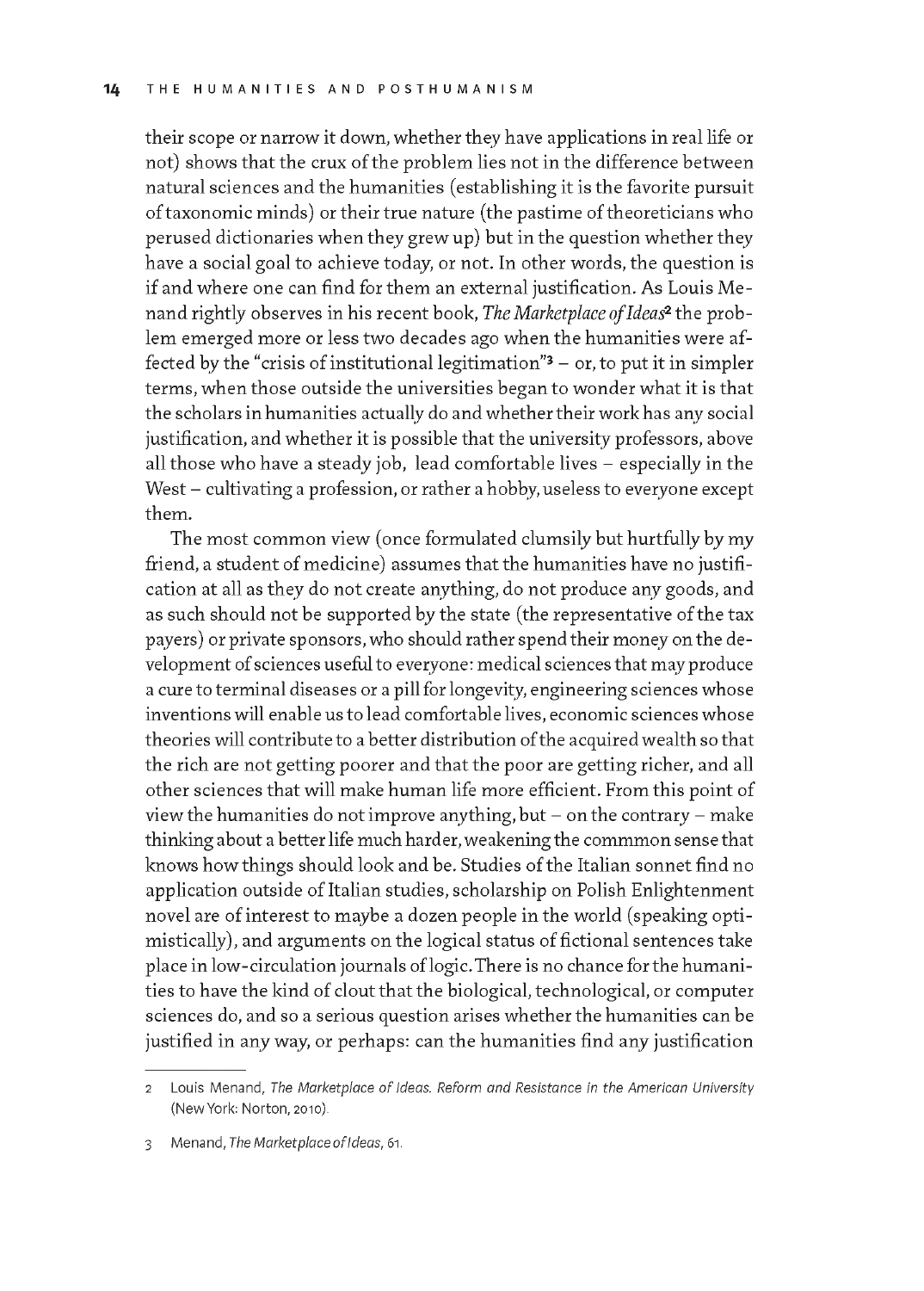outside the university walls, or even inside them, in the eves of increasingly mercantile administrators deciding about university budgets. It is not the question about what the humanities really are but whether they still have any mission to fulfill.

The debate on the issue is, as we all know, heated and has been going on for a long time. From several important voices I have selected four that I find most distinctive, in order to formulate, among this polyphony, my own proposals.

## **Compensation**

I will begin with the oldest among the views of interest to me, formulated by Odo Marquard in 1985. In the speech entitled "On the Unavoidability of the Human Sciences"<sup>4</sup> he posits that the more modern the modern world becomes, the more unavoidable the humanities become. Why? Because modernization of the world - here Marquard clearly supports Max Weber's thesis about the disenchantment of the modern world - means, among others, that the humanities become increasingly unnecessary as a result of the expansion of natural sciences. The experiment supersedes the narrative, Marquard says, which results in life that is impoverished, more technical and shallow, less connected to the individual experience. This is why human sciences, pushed back to the margin, should fulfill a compensatory function toward the neutralization of our historical (that is  $-$  also individual) experience resulting from the expansion of the experimental sciences and the homogenization and globalization of this experience that blur its unique character. According to Marquard, we are human more as a consequence of tradition and history, that we belong to, than of modernization that is supposed to liberate us from this particularism. In other words, our particularity means that our life is woven out of individual, idiosyncratic convictions, strongly rooted in the historical experience whose uniqueness is view ed by natural sciences, keeping pace with modernization, as a complication in the scientific conquest of reality. But, as Marquard rightly stresses, human sciences are not opposed to modernization as such. If they are to compensate for that which is degraded as a consequence of the ascendency of the scientific worldview, they also enable further modernization. To make this possible, the humanities must again make closer to man that which has become removed from him. Reclaim what has been alienated. This should be made possible through the art of interpretation, in other words, hermeneutics, seen not as a theory of understanding, as Dilthey would have it, but as the art of telling stories.

<sup>4</sup> Odo Marquard, "On the Unavoidability of the Human Sciences", in *In Defense of the Accidental: Philosophical Studies* (New York: Oxford University Press, 1991).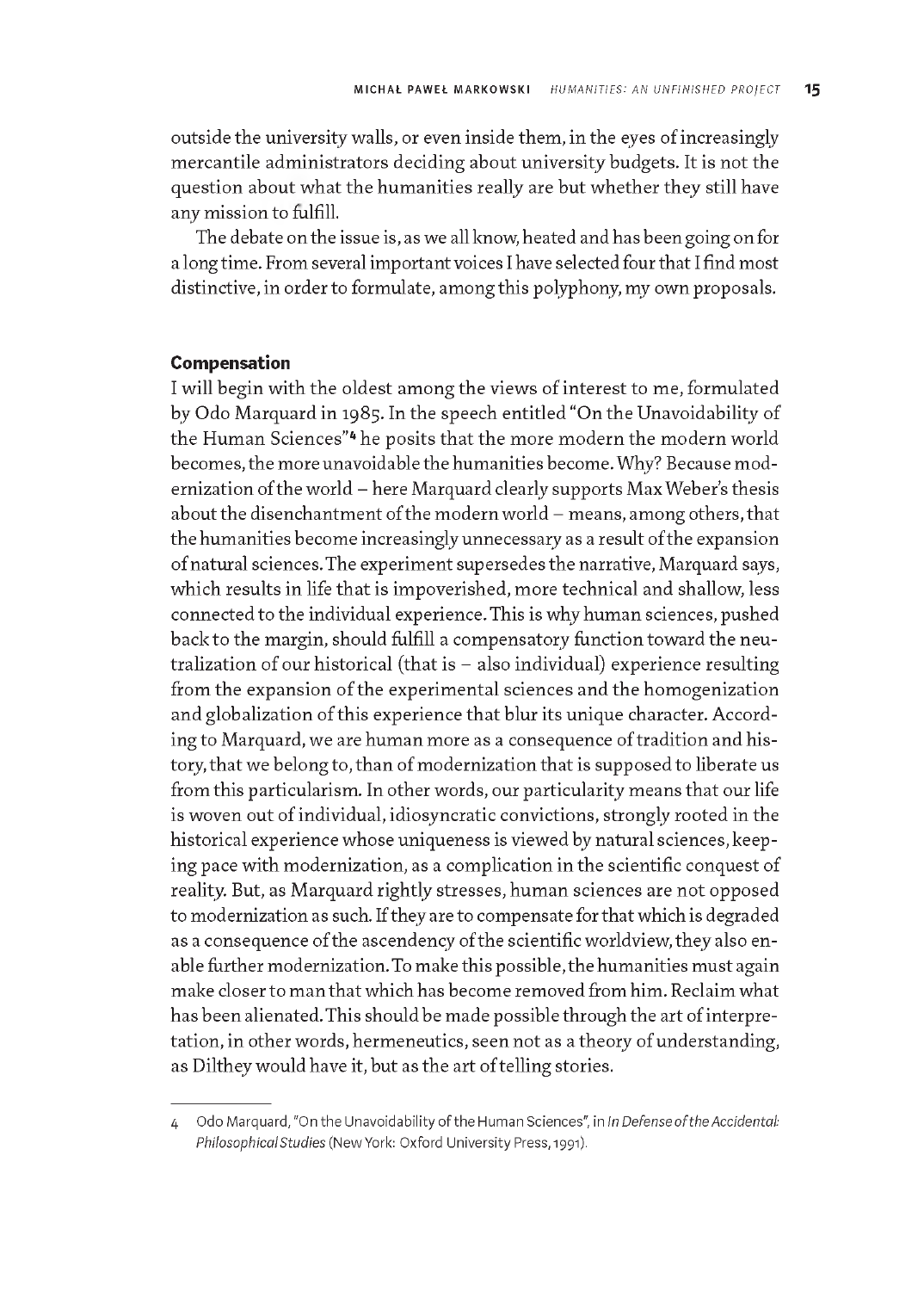For human beings *are* their stories. But stories have to be told. This is what the human sciences do: they compensate for the damage done by modernization by telling stories. And the more things are objectified, the more, in compensation, stories have to be told. Otherwise humans die of narrative atrophy5.

This leads Marquard to the following conclusions. A trophy of narration results in the liquidation of diverse points of view and raises one of them, the narration of the unbound progress of the human kind, above all others. By eliminating all opposing stories, opposing points of view, it also causes ambiguity to become the basis for the interpretation of reality. Marquard views the birth of the humanities as a reaction to the traumatic experience of religious wars always sparked by the argument over the interpretations of the Holy Scripture. The humanities, by introducing to our historical experience the category of ambiguity (or: by showing that our historical experience cannot be unambiguous especially if it is historical), soothe the trauma of the early modernity that leads to never-ending arguments over what reality really means. If being human entails being interwoven into many different stories whose meaning can be read in several different ways, then, Marquard says, the mission of the humanities is to multiply the stories about human experience and to interpret them in various ways.

### **Democracy**

In *Not for Profit. Why Democracy Needs the Humanities*<sup>6</sup>, Martha C. Nussbaum argues that contemporary democracy needs citizens equipped with three basic traits: "the ability to think critically", "the ability to transcend local loyalties and to approach world problems as a «citizen of the world»" and "the ability to imagine sympathetically the predicament of another person". These three basic abilities, necessary for the success of contemporary and future democracy, must be taught by the modern university, mainly at arts and humanities departments. When she speaks of "searching critical thought, daring imagination, empathetic understanding of human experiences of many different kinds, and understanding of the complexity of the world

<sup>5</sup> Marquard, "On the Unavoidability", 98.

<sup>6</sup> Martha C. Nussbaum, *Not for Profit. Why Democracy Needs the Humanities* (Princeton: Princeton University Press, 2010).

<sup>7</sup> Nussbaum, Not for Profit, 7.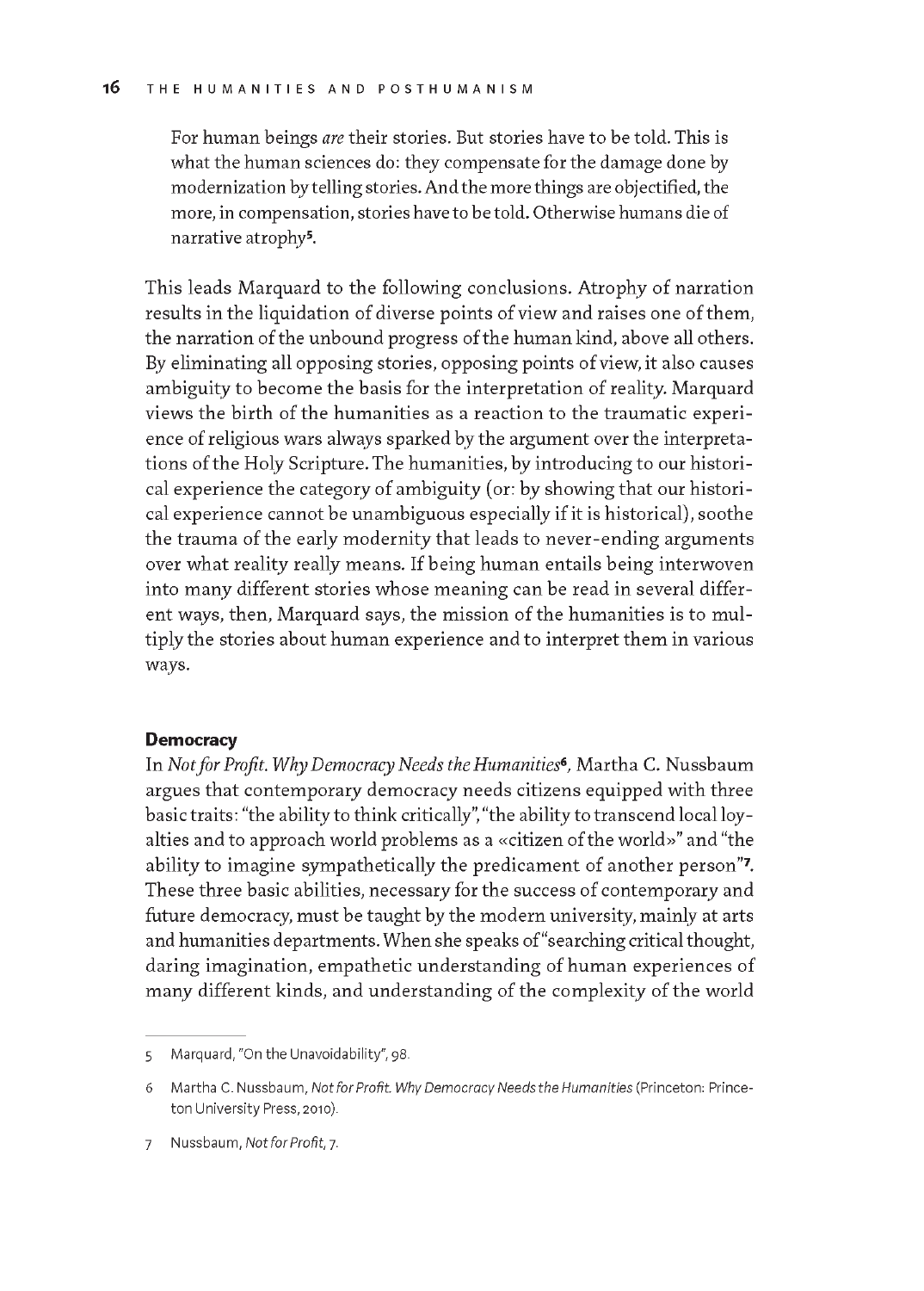we live in"<sup>8</sup> Nussbaum mentions "the spirit of humanities". If democracy, she argues, demanded such traits since the day of Socrates (although, naturally, it did not necessarily realize them) and those traits constitute the teaching basis in the humanities, then clearly human studies have a strictly political dimension and all politicians who fail to see their significance in the lives of democratic societies are shortsighted (or suicidal). Nussbaum essentially repeats Marquard's argumentation, except that instead of modernization she speaks of the neoliberalization of contemporary society concentrated only on increasing the GDP (of course, it is easy to prove that the neoliberal narrative is one of the most important modern narrations). She asks: "What will we have, if these trends continue? Nations of technically trained people who do not know how to criticize authority, useful profit-makers with obtuse imaginations"<sup>9</sup>. Human sciences should prepare the coming generations to think about them selves and about the others (empathy), about what is and what could be (imagination) as well as about how it is (common sense) and how it could be (criticism). In this sense, they should also compensate for the dam ages caused by the greedy capitalism.

# **Stimulation**

If Nussbaum believes that philosophy should precede democracy, Richard Rorty believes the exact opposite. His thesis about the priority of democracy over philosophy<sup>10</sup> leads to another one: about the superiority of solidarity over objectivity. In *Solidarity or Objectivity?* published first in 1985, Rorty outlines the following alternative: "There are two principal ways in which reflective human beings try, by placing their lives in a larger context, to give sense to those lives"<sup>1</sup>. The first one is by telling stories about the ways people relate to the community they belong to  $-$  this community may be actual (family, culture, society etc.), actual but distant in time (tradition), or just imagined (literary characters, cultural symbols etc.) The second way is about describing oneself in relation to nonhuman reality. Nonhuman reality is a kind of "reality" unmediated by human perception or a reference to what other people said about it. Rorty calls the first way "a desire for solidarity" (the basis for democracy) and the second one - "a desire for objectivity" (the basis for philosophy).

<sup>8</sup> Ibid., 7.

<sup>9</sup> Ibid., 142.

<sup>10</sup> Richard Rorty, "The Priority of Democracy to Philosophy", in *Philosophical Papers*, Vol. 1 *Objectivity, Relativism and Truth* (Cambridge: Cambridge University Press, 1991), 175-196.

<sup>11</sup> Richard Rorty, "Solidarity or Objectivity", in *Philosophical Papers*, Vol. 1. 21-34. 21.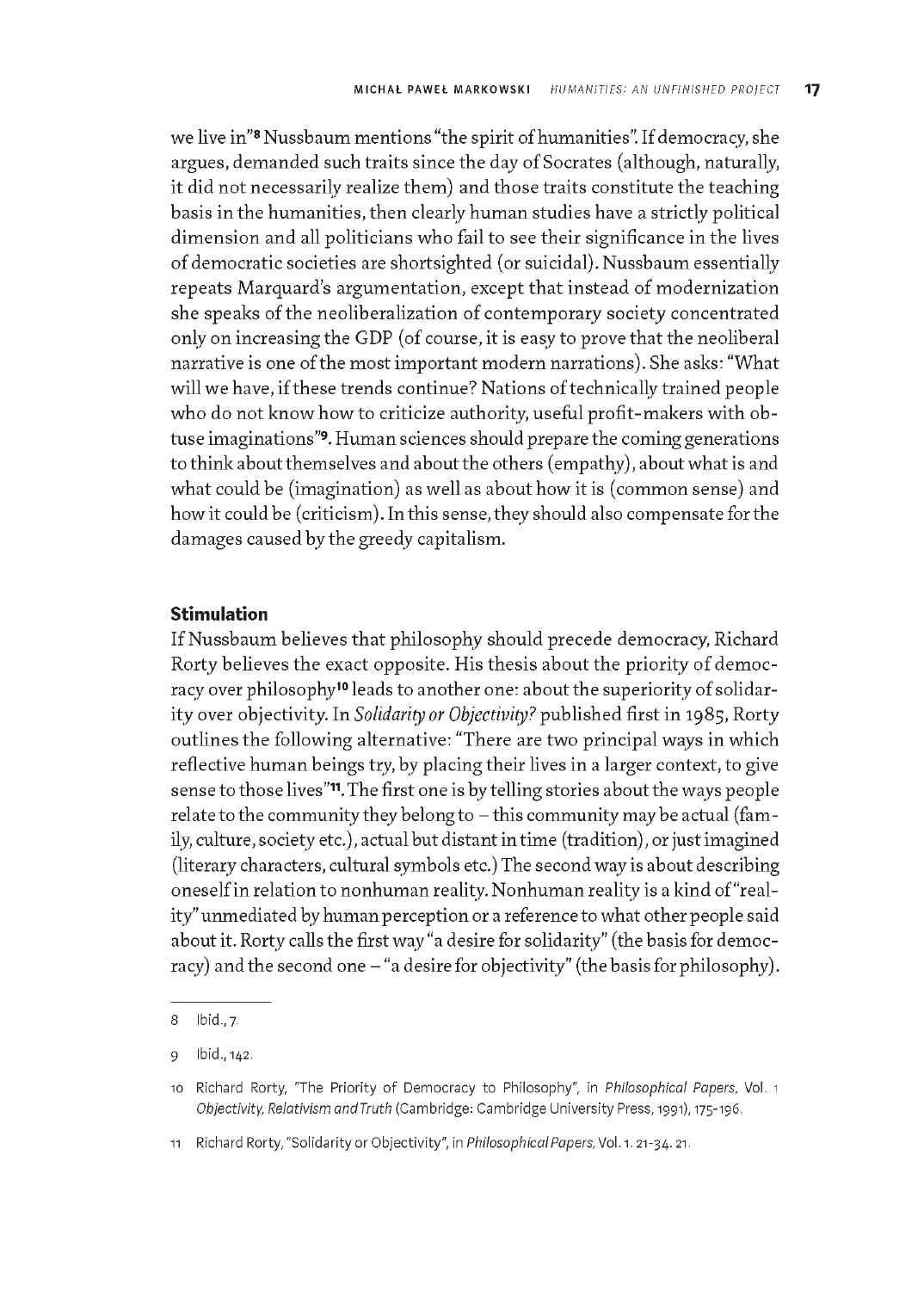The desire for objectivity makes the subject continuously move beyond his or her own historical entanglements while the desire for solidarity - on the contrary - strengthens the sense of belonging to a historical or only imagined though well-established (in his or her opinion) community.

Rorty complements this useful dichotomy with another, equally important one. He opens *Philosophy as a Kind of Writina*, one of his most famous essays, by contrasting two different ways of talking about physics, morality and philosophy. One of them assumes that we want to know "what things really are", to reach for a hidden content covered by numerous prejudices and convictions. Rorty calls this approach "vertical" and sums it up as a "relationship between representations and what is represented"<sup>12</sup>. The second approach has a much humbler goal: it wants to understand how people have so far subordinated the world using various tools in order to  $-$  perhaps  $$ draw a lesson from this. This approach is called "horizontal" and it is a way of re-interpreting the already existing interpretations. There are different preliminary assumptions behind these two ways. The first one  $-$  vertical, metaphysical, realistic - assumes the existence beyond the network of changing appearances that we ourselves produce of an independent being that we should strive for, that we should recognize and whose parameters we should relate. The second  $-$  horizontal, historical, nominalist  $-$  does not care about that which exists beyond our empirical life, in other words, beyond language.

Bearing all that in mind, we can now move on to the humanities. These would be located, of course, on the horizontal, nominalist, democratic, historical and communal side, against all philosophical longings for the truth about what the world would look like if we went beyond confusing, individual points of view. Due to this fact Rorty presents an interesting vision of the hum anistic intellectual in a short but substantial essay from 1989, entitled *The HumanisticIntellectual. Eleven Theses.* He believes we should not focus so much on the common features of various departments within the humanities but rather on the difference between the humanities and the natural or social sciences. We should not (by induction) search for the essence of the humanities, since the true line of division runs across the "disciplinary matrices" which "divides people busy conforming to well-understood criteria for making contributions to knowledge from people trying to expand their own moral imaginations"<sup>13</sup>. The same line divides the expert or the specialist

<sup>12</sup> Richard Rorty, "Philosophy as a Kind of Writing. An Essay on Derrida", in *Consequences of* Pragmatism. Essays 1972-1980 (Minneapolis: Minnesota University Press: 1982), 90-109, 92

<sup>13</sup> Richard Rorty, "The Humanistic Intellectual. Eleven Theses", in *Philosophy and Social Hope* (London: Penguin Books, 1999). 12 7 -130 , 127.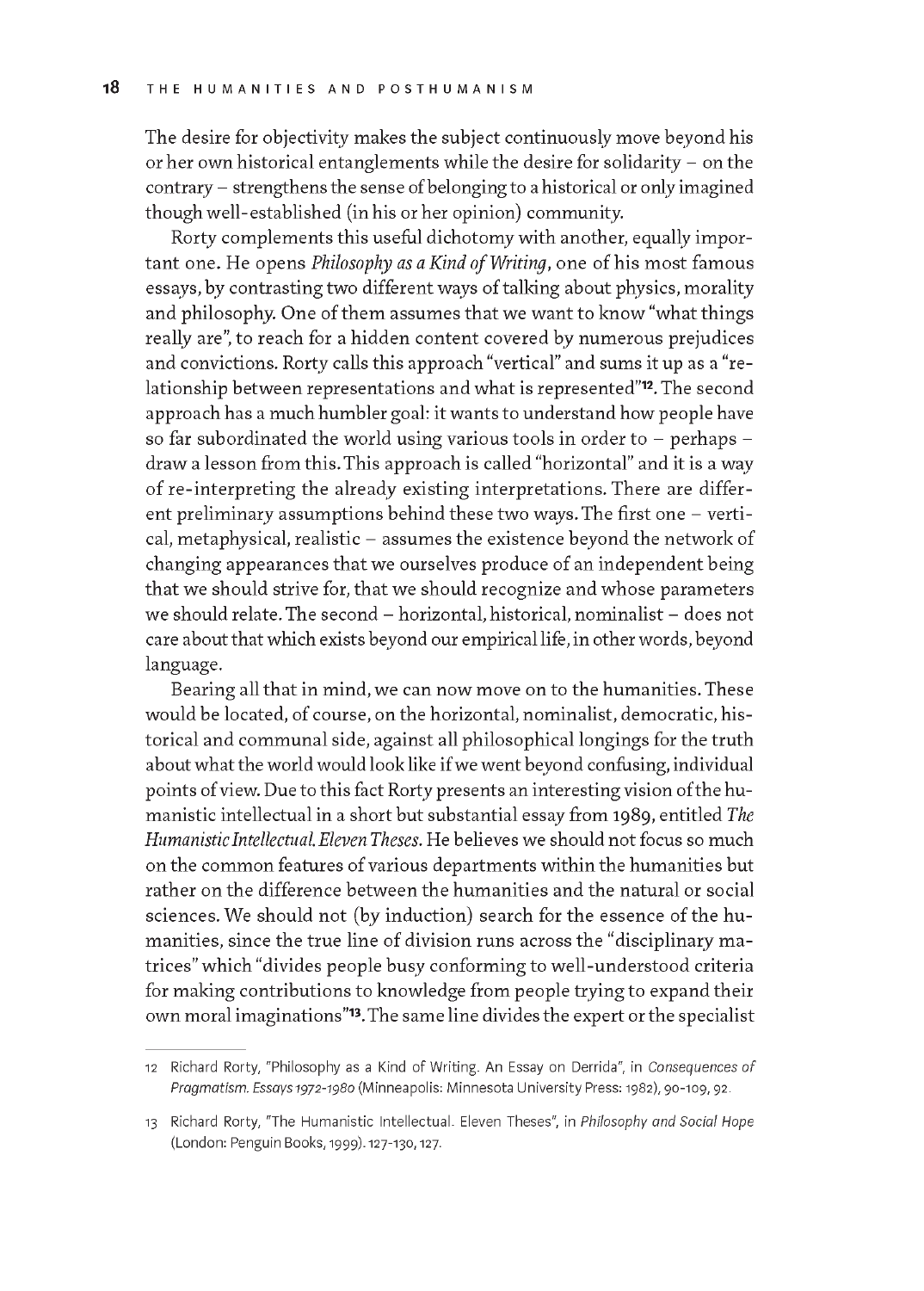focused on meticulously following the scientific protocol, convinced that only methodical activity may lead to establishing an objective truth, from the intellectual who does not believe in the objective, ahistorical root of the truth. An intellectual is defined here not as someone who takes part in the public debate presenting definite truths but as som eone who reads various books not to be restricted to a single, reduced and inept jargon. An intellectual is opposed to the idea of expertise if the latter is to be understood as the use of language worked out by a particular discipline. An intellectual is not a specialist (and a specialist is not an intellectual), as the dream of a closed dictionary that motivates the actions of the specialist is in direct opposition to the intellectual's dream of endless broadening of the boundaries of one's existence with the help of new languages. Someone who dreams of reading all books from one discipline inhabits a different world from someone who dreams of reading as many various books as possible. The first one wants to close the circle of knowledge and seal it, the other  $-$  to open and poke holes in it. The specialist believes that all books in his or her discipline create a set that faithfully represents reality as their idea of their discipline (as well as the idea of any other specialist) is built upon the notion of adequacy. The intellectual supports no other discipline than the discipline of thinking in specific, highly concretized circumstances of life. The main goal and desire of the intellectual is to deregulate the dictionary of his or her own discipline and at the same time (this equation is important here) to broaden the limits of his or her own existence by other possibilities of being.

Do the human studies have a mission to fulfill? They do, Rorty says. It is not the transmission of knowledge (which would turn the intellectual into a specialist) but "stirring the kids up"<sup>14</sup> by "instilling doubt" and "stimulating imagination"<sup>15</sup>. Placing imagination over argumentation and intersubjective knowledge over objective truth allows Rorty to believe that the humanities are a community of people who believe that by reading various books we can "change the way we look at things"<sup>16</sup>. We read, Rorty says, not to broaden our knowledge (so that we now better "how things are") but "in order to enlarge ourselves by enlarging our sensitivity and our imaginations"<sup>17</sup>.

<sup>14</sup> Rorty, "The Humanistic", 127.

<sup>15</sup> Richard Rorty, "Education as Socialization and as Individualization", in *Philosophy and Social Hope* (London: Penguin Books, 1999), 114-126, 118

<sup>16</sup> Richard Rorty, "Worlds or Words Apart? The Consequences of Pragmatism for Literary Studies. Interview by E. Ragg", in *Take Care of Freedom and Truth Will Take Care of Itself Interviews with Richard Rorty, ed. E. Mendietta (Stanford: Stanford University Press, 2006), 120-147, 122.* 

<sup>17</sup> Rorty, "Worlds or Words Apart?", 124.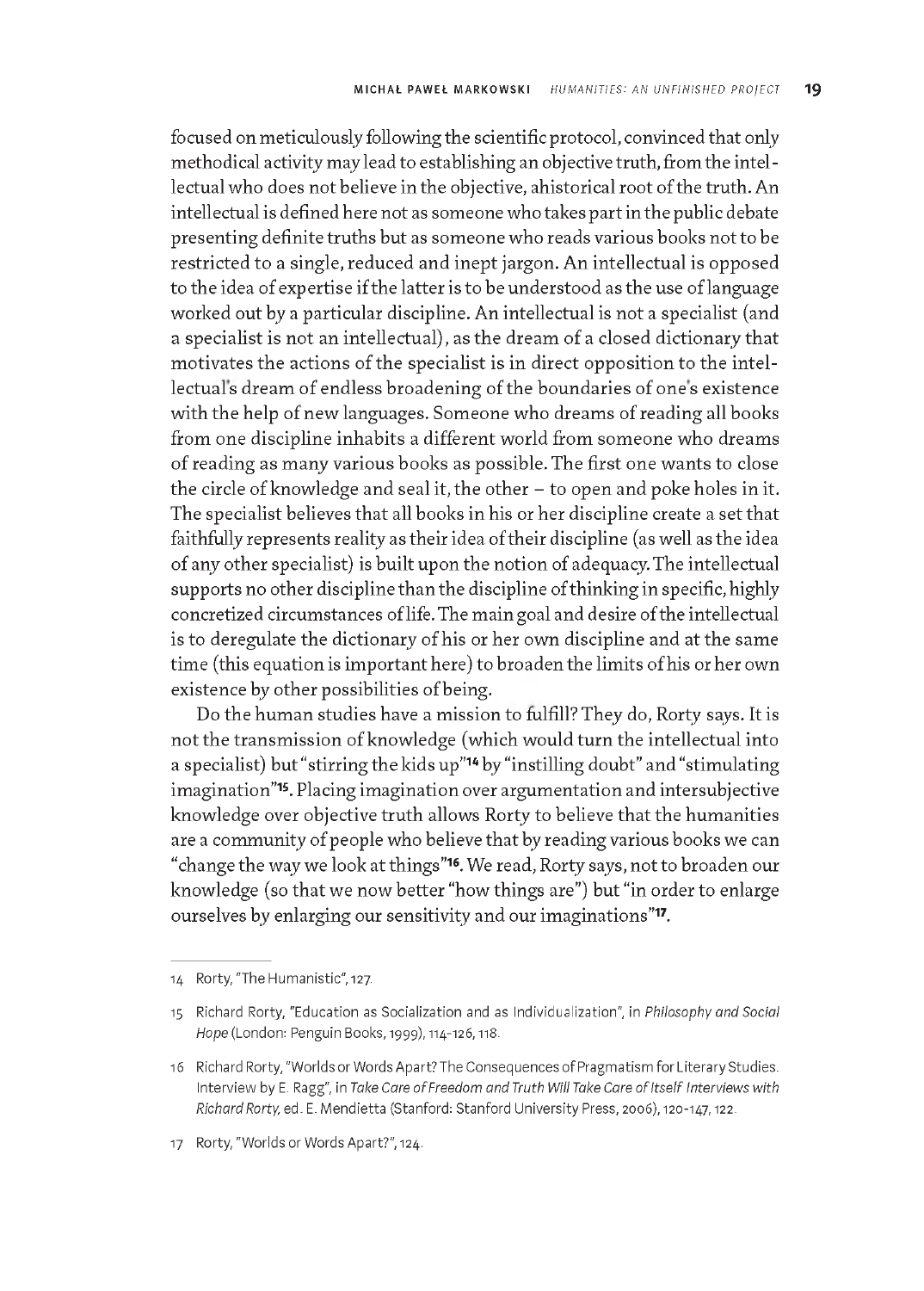#### Autonomous Good

Although Stanley Fish refers to himself as a pragmatist, his views on the humanities differ radically from Rorty's. I will discuss them referring to Fish's *Will the Humanities Save Us?,* two texts published in The Opinion Pages of *The New York Times.*<sup>18</sup> Fish concentrates predominantly on the question of finding an external justification for humanities.

It is quite obvious what justification one cannot rely on. It cannot be argued that arts and humanities can survive on their own basing only on grants and private donations. It cannot be argued that the state's economy will gain anything from a new reading of *Hamlet*. It cannot be argued - well, it can, but with poor results - that a graduate who is well-versed in the history of Byzantine art will attract potential employers (unless the employer happens to be a museum).

Fish goes on to argue against the theses presented in Anthony Kronman's Education's Eden. Why Our Colleges and Universities Have Given Up on the Meaning of Life, where the author discusses the key role of the humanities in overcoming the "crisis of the spirit" brought about – an echo of Marquard – by the expansion of the scientific world view and  $-$  an echo of Nussbaum  $-$  by careerism. We must, Kronman says, turn to the humanities to "meet the need for meaning in an age of vast but pointless powers". The task of the humanities is to reveal sense in a world that is devoid of it, create enclaves of sense in the wasteland. Fish completely rejects such reasoning, which means that he also disagrees with Marquard and Nussbaum, even with Rorty. Are human sciences ennobling? If reading literature was an ennobling act, the noblest individuals could be found in the corridors of literary departments, which  $-$  obviously  $-$  is quite unlikely. Do the humanities save us from the sense of meaninglessness?

The texts Kronman recommends [classical texts of Western civilization] are, as he says, concerned with the meaning of life; those who study them, howewer, come away not with a life newly made meaningful, but with a disciplinary knowledge newly enlarged.

This is Fish in a nutshell. The hum anities do not make life better, do not com pensate for anything, do not have any moral nor political mission to fulfill<sup>19</sup>. What do they do then?

<sup>18</sup> Stanley Fish, "Will the Humanities Save Us?", *New York Times* 6 January 2008, [http://opiniona](http://opiniona-)tor.blogs.nytimes.com/2008/01/06/will-the-humanities-save-us/?\_r=0

<sup>19</sup> He presents the same view in Save the World on Your Own Time (Oxford: Oxford University Press, 2008).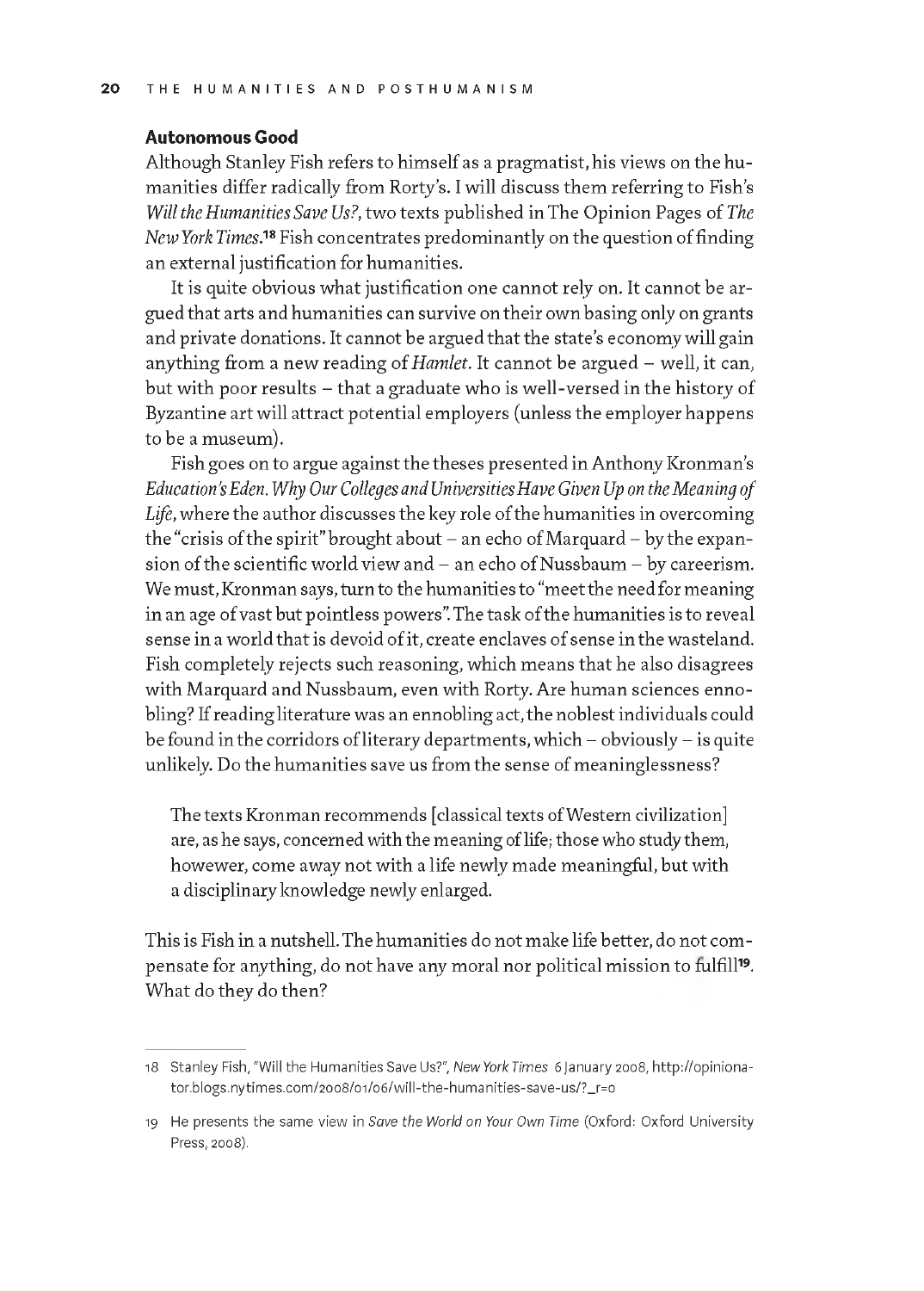They don't do anything, if by "do" is meant bringing about effects in the world. And if they do not bring about effects in the world, they cannot be justified except in relation to the pleasure they give to those who enjoy them.

Fish is very clear. A sked "of what use are the humanities?" he answers: none whatsoever. This is because the humanities are their own good, autonomous and unrelated to any external purpose.

This, of course, had to provoke a heated debate. There are 485 commentaries under Fish's entry, both harshly critical, accusing the author of a lack of faith (in the humanities), and eagerly agreeing with him. Since his opponents were in the majority, the author decided to restate his controversial view in more precise terms (controversial at least in the eyes of the NYT readers)<sup>20</sup>. Firstly, he says, the issue is not whether literature and art can change someone's life but whether university courses on literature and art can do it. If -Fish continues - they cannot (as the only thing that the students should learn is the technique of reading and writing about what they had read), then looking for a justification for the humanities outside the classroom is pointless.

All of this should not be taken to mean, as it was by some, that I am attacking the humanities or denigrating them or declaring them worthless. I am saying that the value of the humanities cannot be validated by some measure external to the obsessions that lead some (like me) to devote their working lives to them - measures like increased economic productivity or the fashioning of an informed citizen, or the sharpening of moral perceptions, or the lessening of prejudice and discrimination.

What is the use of the humanities according to Fish? There are two: studying literature and art allows for "moments of aesthetic wonder", and also gives hope that there are people in the world, maybe not far away, who can talk about something other than football at dinner.

This both is and is not a joke. The humantities, according to Fish, are a certain interpretative community that communicates using the same language, shares the same convictions about literature and art, and can express them using a similar idiom, but do not relate anything that literature and art have to offer, to the world directed by any kind of purposefulness. This community is based on the Kantian division of the faculties of judgment and defines the exceptionality of the humanities by appealing to the disinterested judgment

<sup>20</sup> Stanley Fish "The Uses of Humanities: Part Two" 13. 01.2008, http://opinionator.blogs.nytimes. com/2008/01/13/the-uses-of-the-humanities-part-two/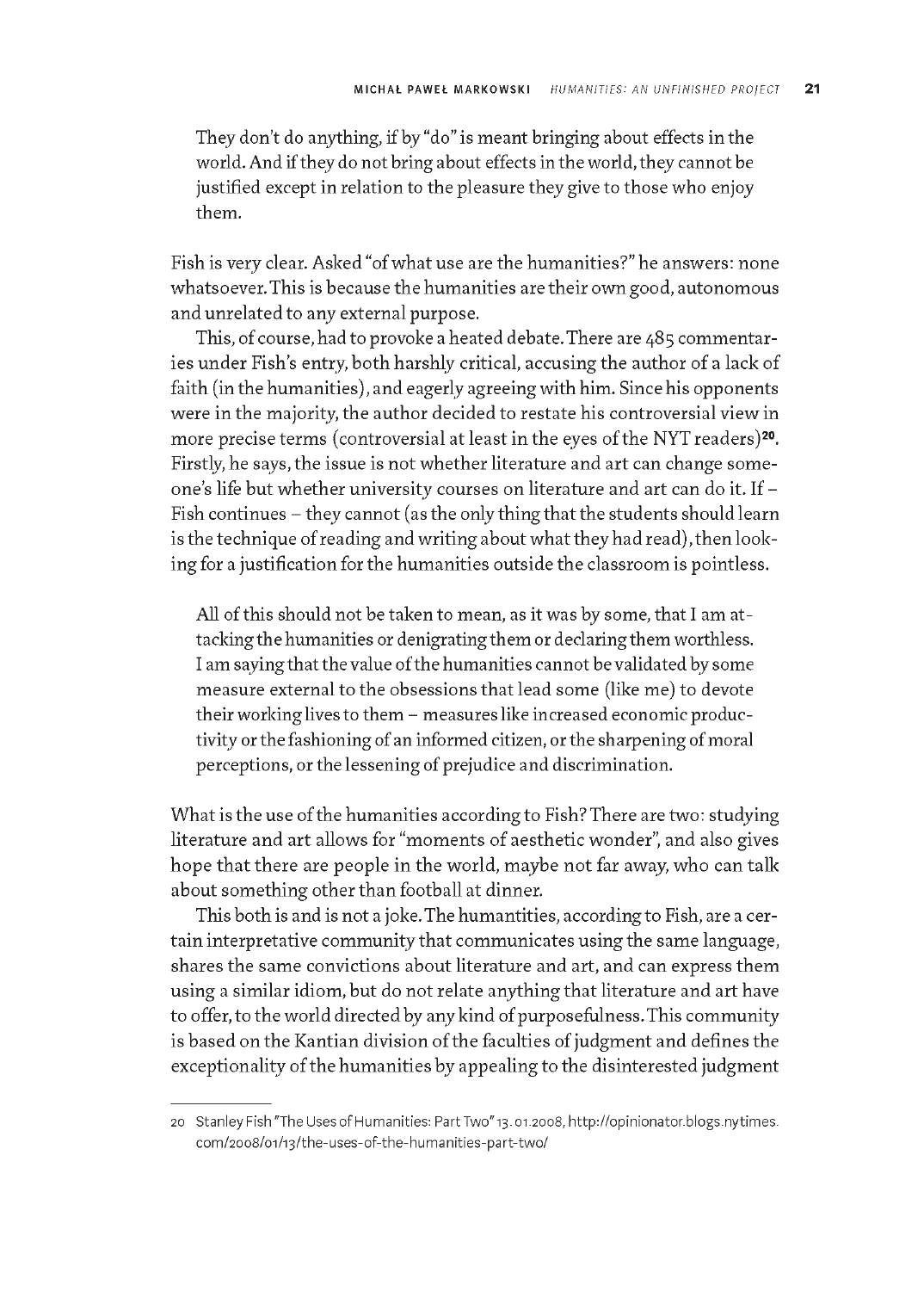of taste that  $-$  in Kant  $-$  excludes the application of moral categories relating to the practical reality. Fish seems to combine two Kantian faculties of the mind - speculative reason and aesthetic taste - w ith one goal, excluding morality: the humanities are to provide us with tools that will enable us to discuss things that are important to us and to those who are similar to us. Although Fish does not say this openly, he would probably say that the humanities need to be supported "because they simply do" as they are "their own good". Needless to say, this argument is rarely used in the ongoing debate on the state of contemporary hum anities, particularly by those who paid for their education.

#### **Legitimization**

I agree with Nussbaum and Rorty (and I disagree with Fish): the humanities have a political significance. Not in the narrow sense but in the broadest one possible. The effects of studying the humanities are of consequence to the community where the studies are undertaken, regardless of the opinion of rectors, directors and ministers from various universities, departments of education, ministries, parties and cabinets. The problem lies in the difficulty of revealing the interdependency of the humanities and politics, and then justifying this connection. On the other hand, however, I also agree with Fish who leads a very intensive media campaign against turning university classrooms into cells of political propaganda. I will return to this point later on, after I attempt to explain how I understand the relationship of politics and the humanities.

As we all know, in the neoliberal society focused on maximizing profit, the university is a gain-producing factory. Money is invested mostly in scientific disciplines - abbreviated to bio-techno-info - that promise a quick return of the investment with a high rate of profit. On the "market of ideas", as the field of university education has come to be described, those ideas win whose m arket application brings highest profits and that are easiest to program and control; among the losing ideas are the one whose chances to be "implemented" (a term also used in the social realism of the 70s), in other words, applied in various branches of economy, cannot be justified by anyone. The crisis of the humanities, resulting mostly from the state or private institutions cutting the expenses for their development, is in fact a crisis of legitimization, that is, the ability to convince the majority (the society and the politicians that represent it) by the minority (the academia within the humanities) $21$ .

<sup>21</sup> I would like to emphasize this point strongly: the crisis of legitimization is not a real event but a rhetorical or discursive one. The issue boils down not to how things are now but how they could change if the methods of argumentation changed. In fact, this is the crux of the mat-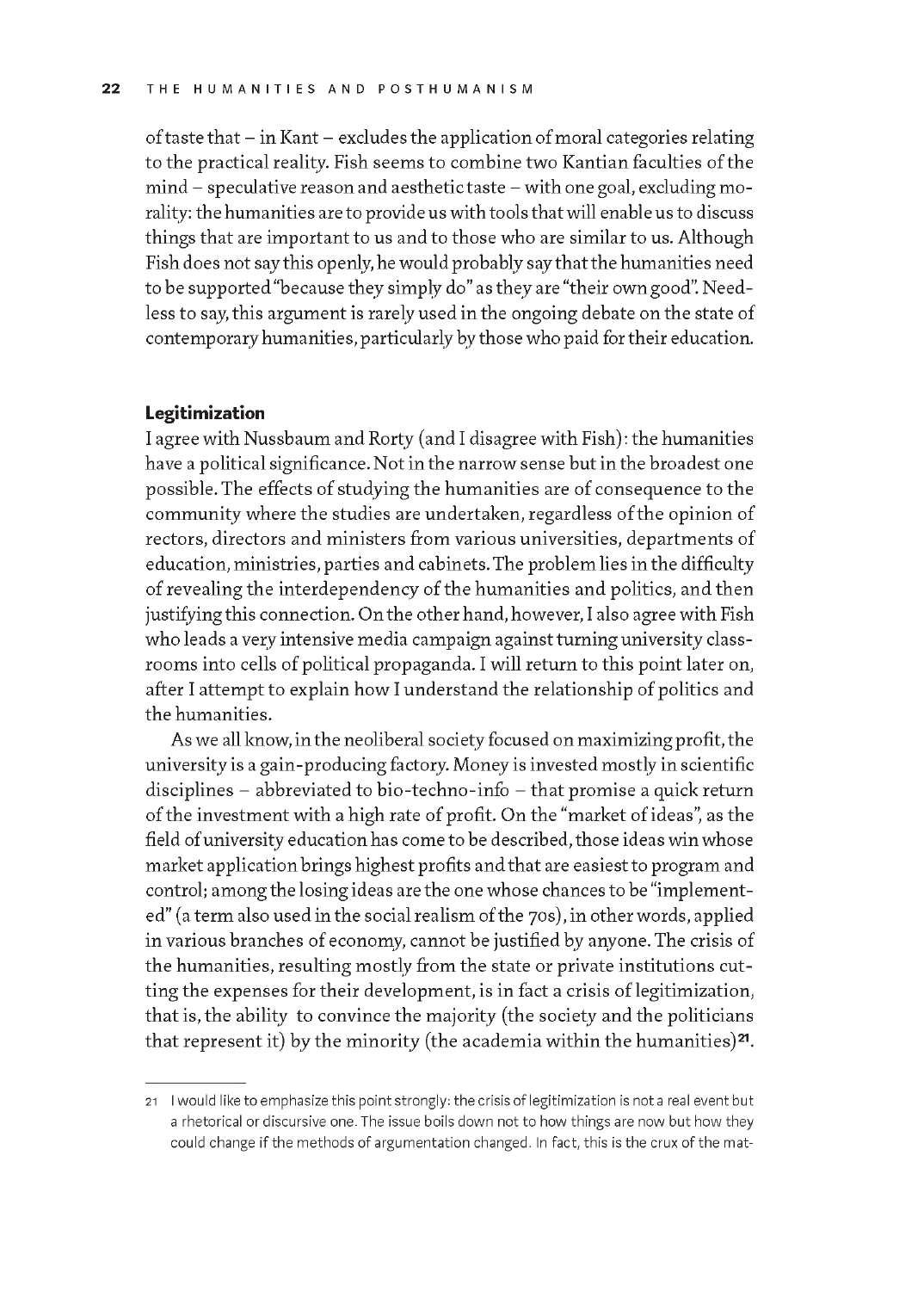In a neoliberal society, whether Polish or American, it is impossible to find a justification for anything that does not increase profits, and consequently it is impossible to justify the necessity for the protection of the humanities by assigning to them the status of a disinterested search for truth as it is most commonly done. It is impossible because their disinterestedness is a category rejected by the neoliberal society: what does not serve the social interest - in other words - does not increase profit (because that is how social interest is defined), will not find support in such a society. One cannot convince anyone to anything if the two sides use different languages. An agreement simply cannot be reached here, which can be clearly seen from the hopeless ruffling of feathers in the hum anities, their representatives surprised that no one wants to finance their research on the medieval syntax of lost texts or the 18th century ode or elegy or what not. Neoliberal society has no wish to spend public m oney on useless things and it is right, except its being right (in accordance with the rules of neoliberal economy) opposes the argument of the humanities, based on entirely different principles that here - by definition - are on a losing position.

What solutions do we have then? There are a few. The first  $-$  lofty  $-$  one comes from the rather popular belief that one does not enter a debate with fools and the representatives of humanities should not soil their hands in the public space taken over by politics. The second, more pragmatic although also a pessimistic one, assumes that the war of the humanities and the market is inevitable and already lost by the first, and so we should be glad about having what we do, be thrifty with the scraps from the master's table and simply somehow try save ourselves in the hard times that have come. The third, utopian one, hopes that a wise statesman (Barack Obama, Donald Tusk) will step up as a generous donor whose intelligence and sensitivity will allow them to see the trouble of the humanities and who will let their representatives nurture, for good money, their incomprehensible and rather amusing  $-$  at least for everyone else  $-$  activities. All three solutions are based on the same premise: the world of politics contradicts the world of the academia. Or, more precisely, that the public space and the

ter: the crisis of the humanities is a crisis of the means of their justification, in other words, of the institutional word game. Let us change the game and the reality will change. I have devoted to this matter my new book, Polityka wrażliwości. Wprowadzenie do humanistyki [The Politics of Sensitivity. Introduction to Humanities], to be published as volume no. 100 of the *Horyzonty nowoczesności* [Horizons of modernity] series. I propose there my own vision of the humanities, but I am also fully aware of the insufficiency of this project for as long as it is not supported by other ones bearing similar message. We must enforce a new language of debate about the humanities, different from the language of confrontation with the natural sciences whose domination has put the humanities in insurmountable trouble.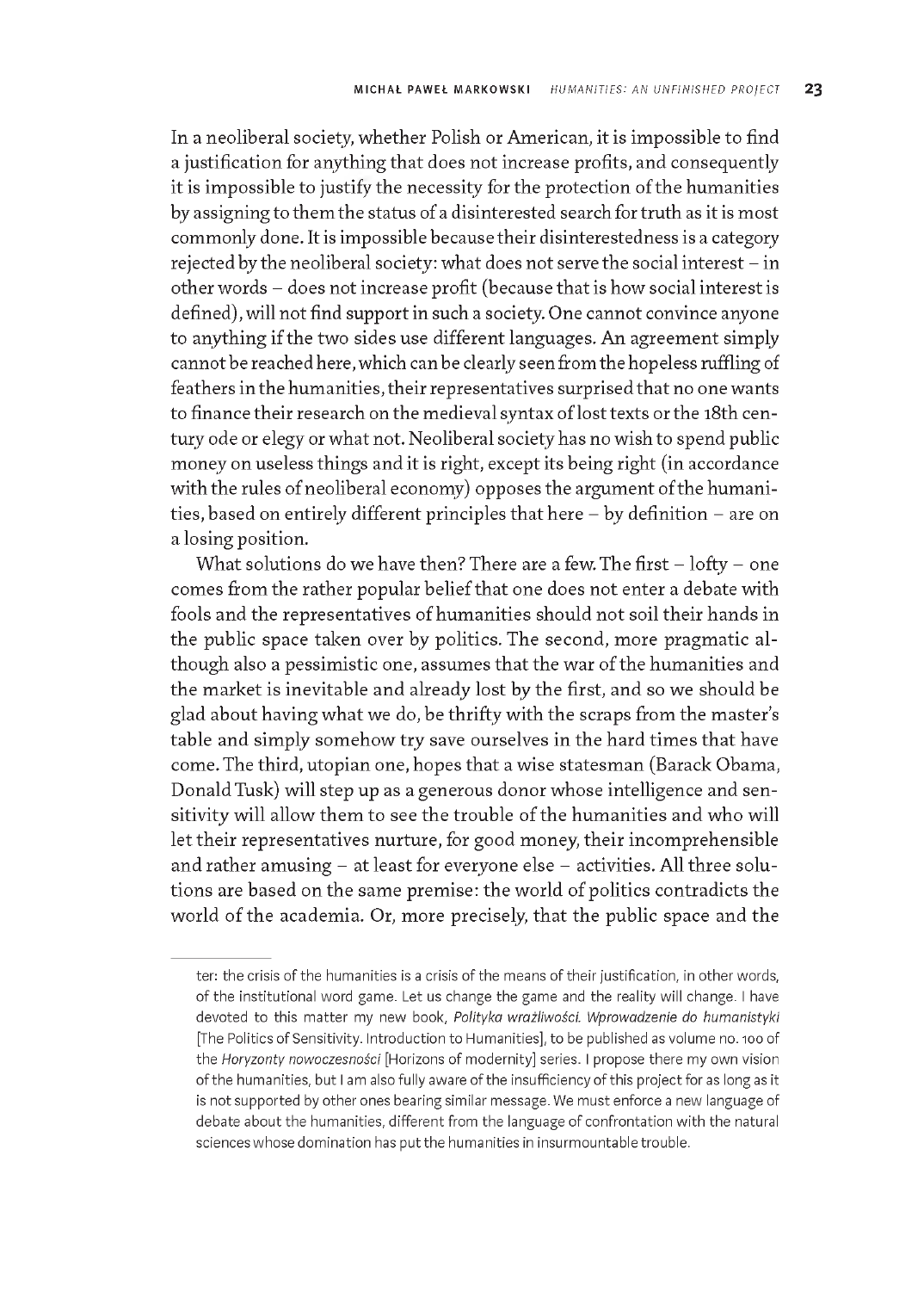academic space are inevitably divergent and there is no chance for a common ground. This belief becomes very clear when the generous donor (Obama, Tusk) reveals himself to be a simple entrepreneur looking after the interests of the rich or when the minimal external support becomes even more m inimal.

## Politicization Good and Bad

The situation seems to be completely different when we remove the demarcation line dividing the public and the academic space, politics and the humanities, which is a difficult gesture, especially as the representatives of the humanities themselves are not interested in making it. However, when the boundaries are suspended and the academia begins to use the language of politics, the situation, paradoxically, does not change at all. Politicization of the academy assumes adopting the langue of politics within its realm, in other words, adopting the rule of political interestedness normally applied outside. A head of the university who uses the language of neoliberal economy to justify budget cuts (i.e. supporting exact sciences at the cost of the hum anities) and a professor who sees in the criticism of his feeble academic achievement an attack on their race or gender identity and demands a condemnation of the racist or sexist critics of his work, both use the same biased, political blackmail: a language that brings immediate advantage and at the same time excludes any discussion. The university head gets an alibi to assign resources in a way that brings profit, the professor keeps a prestigious position protected by the gender or race immunity that no one dares to touch not to be accused of discrimination. Politicization of the academy may - speaking emphatically  $-$  put a muzzle on it, or  $-$  speaking more euphemistically  $-$  restrict the freedom of academic debate that I hold to be the most important element of university culture.

However, the politicization of the academy does not have to entail its becoming partial; the political does not have to be partisan. I assume everything that happens in the public space *(polis*) to be political, and I understand the public sphere not so much as a defined, physical space accessible to everyone (a classical definition of public space such as a city square or park) but as a set of languages (discourses) defining the existence of a certain community. Everything that takes place in the public sphere has a linguistic character (even images in this space have their syntax and semantics) for the existence of the individual within the community is linguistically determined. Each of us uses several languages: we speak differently at home, with our family, differently at work (naturally, sometimes these languages overlap, to the detriment of both), differently on television and at the university. In each of these micro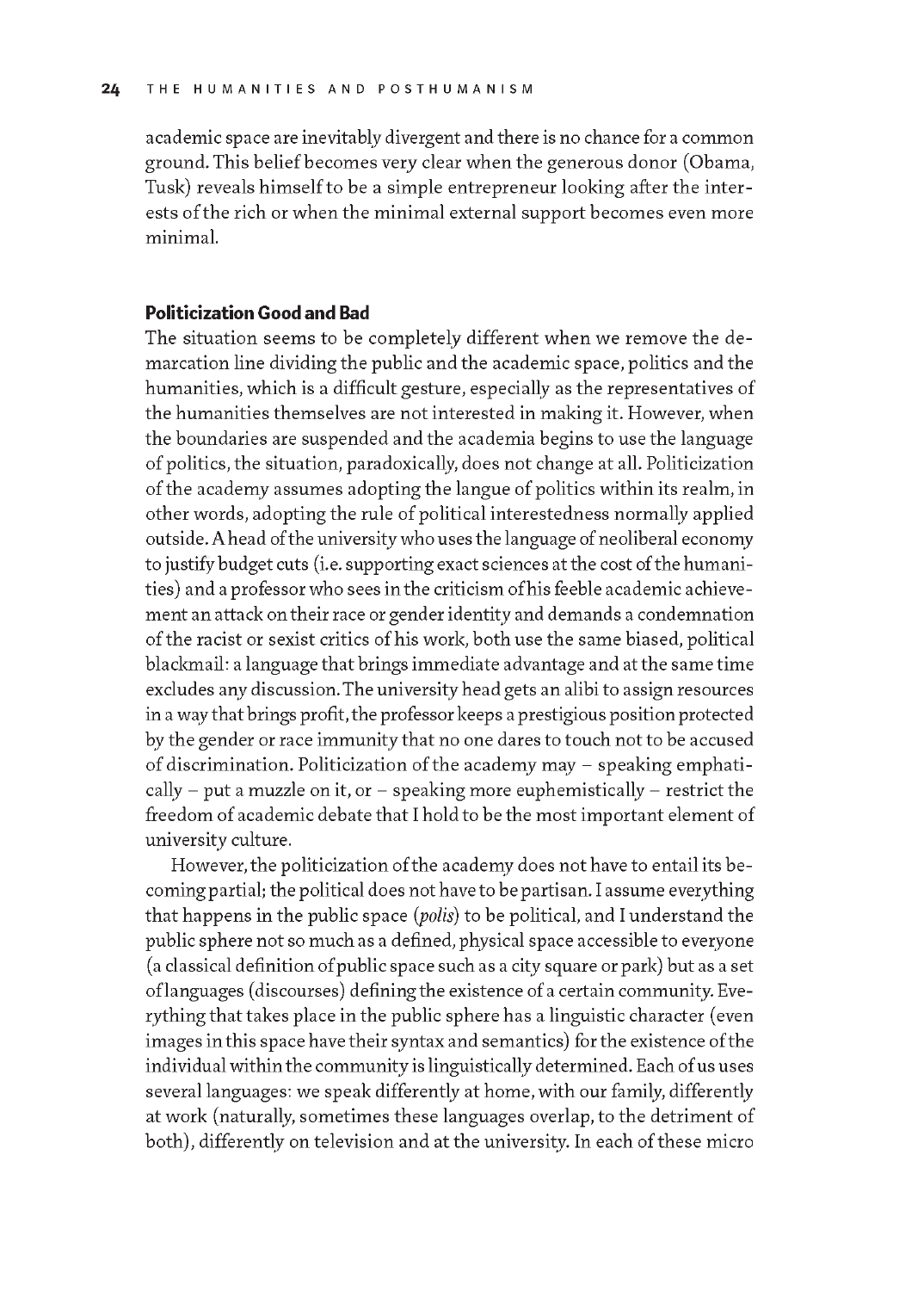spaces the languages are subject to further differentiation: we use a different language talking to our grandmother, a different one when talking to the grandchild, different ones at a conference and in the seminar room. Different language is used when we talk to a colleague about the rector's recent decision, and a different one when asking the rector to finance our research project. The ability of social adaptation relies on the ability to assimilate a foreign language, even if it is a language of everyday clothing or table manners. As can be seen, I understand language in a very broad context, as a set of signs using a syntax readable to others. W hen M ichael Pollan says that "eating is a political act", he means not only that what we eat and how we eat is a testimony to our cultural identity (culture is thoroughly political) but also that a change in the paradigm of nutrition (for instance, reflecting on the life conditions of the farm animals that we eat) contributes to a reshaping of the social imaginarium. Jacques Derrida says that we enter the political each time we open our mouths by which he means that each act of speech is a certain social promise related not so much to the content of the utterance but to the attitude of the speaker (I shall speak the truth, I shall not lie etc.; of course this promise is frequently subject to manipulation possible only because the promise is taken seriously<sup>22</sup>). The sphere of the political is not a struggle of opposing partisan interests (right versus left, republicans versus democrats, liberals versus conservatives) but first and foremost the sphere of the social imaginarium or conceptions of the world that we share or disagree about. These conceptions do not exist hidden in the depths of our minds but are formulated in various languages that we use to define our position in a narrower (family, work) or broader world (continent, world). The fate of more specialized languages, for instance theoretical idioms used for the development of science, is also political. There are no politically neutral languages in the sense that each language, from the one we use to communicate with a baby to the language of nuclear physics, has its social dimension (both of these languages have something in common: they are incomprehensible to outsiders) and each is a different way to tame the world, to tear away another of its shrouds of incomprehensibility. Each is based on different assumptions regarding the nature of the world, the language used to describe this world, and the person using it. Those assumptions resurface in the form of different, finite varieties upon which language users build freely and rather instinctively aggregations

<sup>22</sup> The so-called "Sokal hoax" is the best example of such manipulation. It unfolded after Alan Sokal, a New York physicist, sent to the editors of *Social Text* a fake article entitled "Transgressing the Boundaries. Towards a Transformative Hermeneutics of Quantum Gravity", compiled from mismatched pieces of various discourses. See: Editors of "Lingua Franca", The Sokal Hoax. *The Sham that Shook Academy* (Lincoln, NE and London: University of Nebraska, 2000).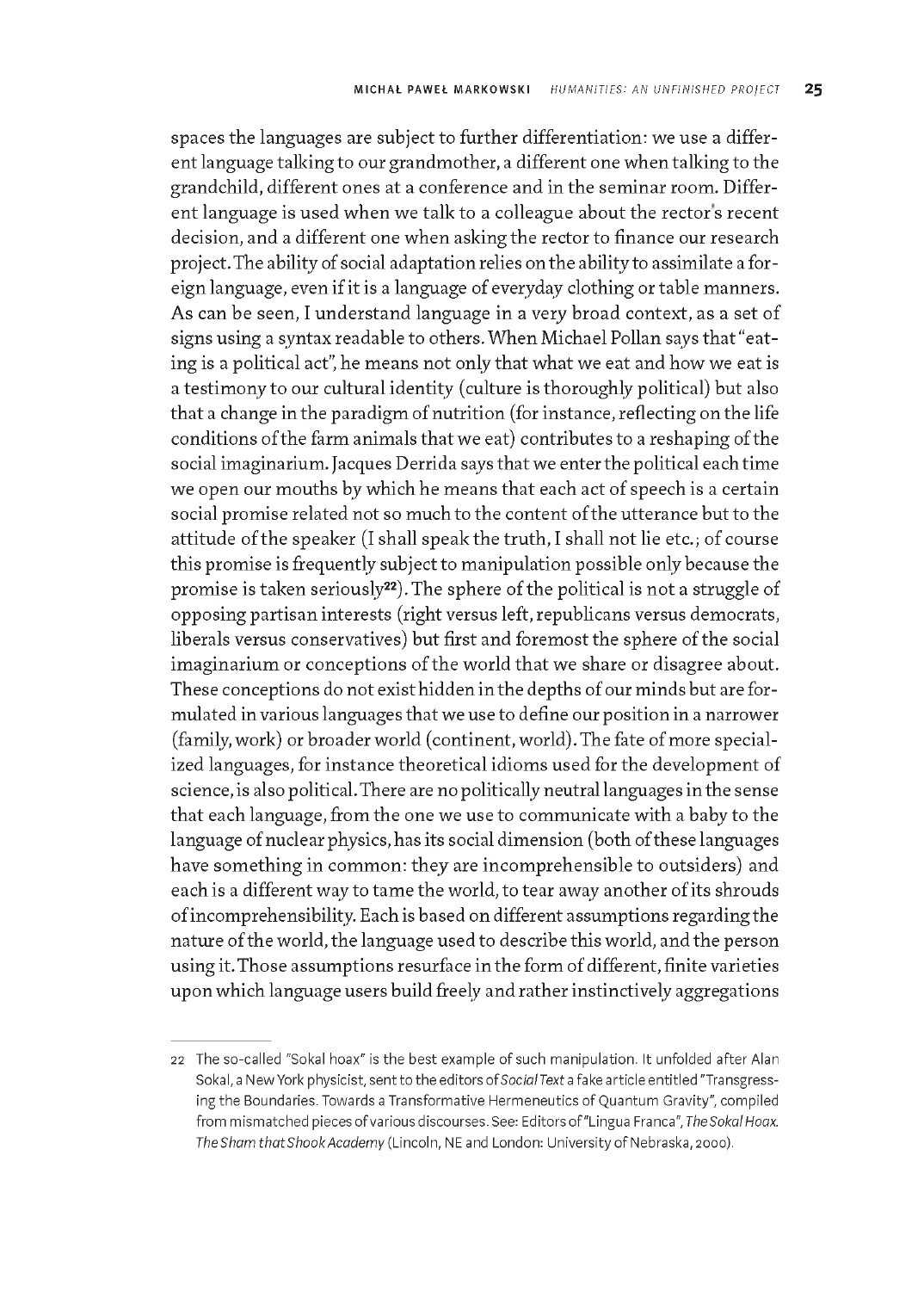known as community<sup>23</sup>. The difference between a religious community (regardless of its detailed characteristics) and a scientific community is that their language cannot be reconciled (the instances of priests who are also astrophysicists are not a counter-argument: professor Heller uses a different language writing about the Quakers and a different one writing about quarks), similarly as in the case of broad philosophical language where one cannot reconcile the language of analytical and herm eneutic philosophy, and in the realm of culinary language - the language of Polish and Thai cuisine (i.e. the languages by which a Polish and a Thai cook explain the meaning of what they do.) Richard Rorty refers to the languages that we use to explain the world as vocabularies. Since the day Wittgenstein provided serious proof for the lack of existence of private vocabularies (languages), it has been clear that each vocabulary functioning in a given culture has a political meaning. that is, it binds the community together. Philatelists use a different language than the cardiologists but they find a common one when they change the community and together cheer for the same football team. Changes of the local dictionaries are frequent and mean only that our social identities vary and they are determined by various idioms that we adapt for our own use. In fact, no one speaks one language and this multilingualism describes every person who functions in the public sphere. Those who shun it, moving away from a conversation with others toward their own, narrow private space, risk entering a sphere of complete incomprehensibility.

There are, however, attempts to thwart this multilingualism, to prevent the multiplication of incompatible languages in order to prevent the Babelic cataclysm (which, in fact is not a cataclysm but a metaphor of our everyday condition). Their aim is to close the used vocabularies, to declare that they constitute a finite explanation of reality or that they reflect reality in the most adequate way. These attempts are rooted in the primeval dream to return to the time when things were equal to words, when words matched objects perfectly and there was no space of deflection between them. Of course this dream of a perfect language entwining reality inevitably denigrates itself as a language identical to reality stops being a language, that is a tool created by man in order to deal with it somehow. Language is undoubtedly one of the elements of reality but it is not reality in its entirety, neither are our emotions and thoughts. But when language users begin to exclude languages based on other premises, convinced that their own speaks the truth about reality, or

<sup>23</sup> For me, personally, me, such a community, in other words, people that I would like to meet at a party, will consist rather of the enthusiasts of Monty Python than Alan Badiou, Seinfeld rather than Zizek, Larry David rather than Leo Strauss. To put it shortly, I prefer the community of comedians to the community of ontologists and political philosophers.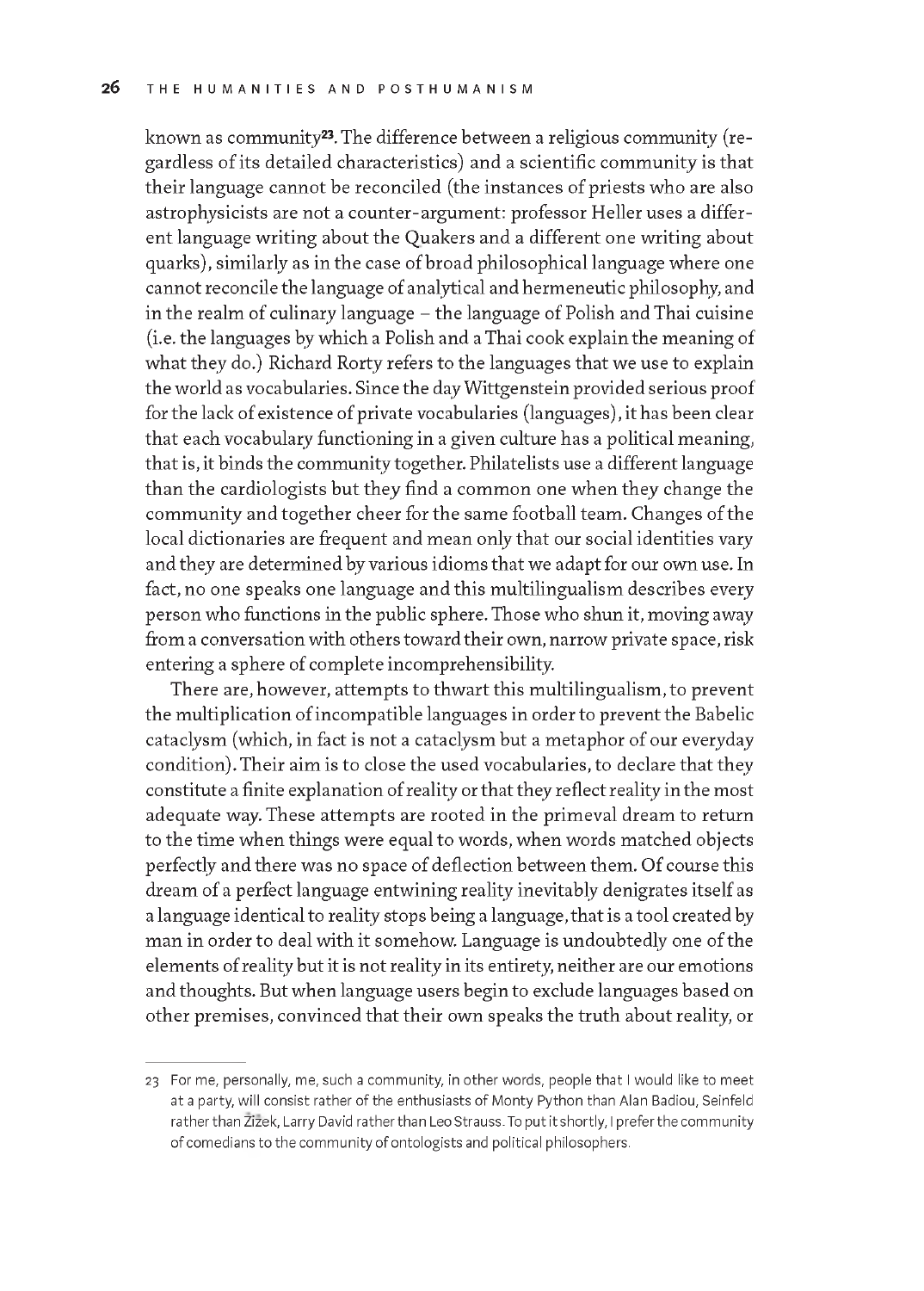even that it is reality, the politicality of the language reveals itself very clearly. If someone believes that the Bible is a text providing answers to all possible questions, or proves that all metaphysical problems derive from a faulty use of language, or if someone says that Satan or America (or the Great American Satan) are responsible for all that is wrong with the world, they use a language excluding all others that describe the world differently or provide a different explanation. Curiously, in the last case one observes a surprising proximity of two languages one would never expect to be related: the language of radical evangelization and the language of radical left. Radical languages are not very different from one another.

#### Theses, Hypotheses, Prostheses

Those simple explanations were meant to introduce a few similarly simple theses that form the basis for my *Polityka wrażliwości*, where I argue that the main task of the humanities is to reshape the social imagination, in other words, to influence what and how people think about the world. As it is a task normally ascribed to politics, I attempt to show that the task that the humanities set for themselves is thoroughly political. But it is not the goal of the humanities to convince people to this or other position, to this or other set of convictions. The humanities do not lean toward a particular element of the social imagination. They have an opposite task. The humanities show that there is no single vocabulary to explain the world, there is no single superior ideology (from the left or from the right side, or from the middle, or the polar ends) to rely on, there is no privileged set of symbolic representations more adequate than other sets. The humanities sensitize us to the fact that none of the popular vocabularies is finite and they can always be changed for other ones, more useful to our purposes, better reflecting not the reality (as no language reflects reality better than other ones) but our beliefs, our convictions, our dreams. I agree with Louis Menand who believes that "historical and theoretical knowledge, which is the kind of knowledge that liberal education disseminates", (which also implies the humanities that lie at the core of liberal education,) reveals "the contingency and constructedness of present arrangements"<sup>24</sup>. The humanities make us aware of the relativity of what we do with the world and in this sense they are closest to ourselves, as fragile and accidental as the institutions we establish. It is also why they could take the place of basic sciences, as they take as their object not this or that (Romantic literature, cubist painting or the complement) but human existence in its diverse, more or less institutionalized manifestations. I say "could" as there is

<sup>24</sup> M enand, *The M arketplace o f Ideas,* 56.